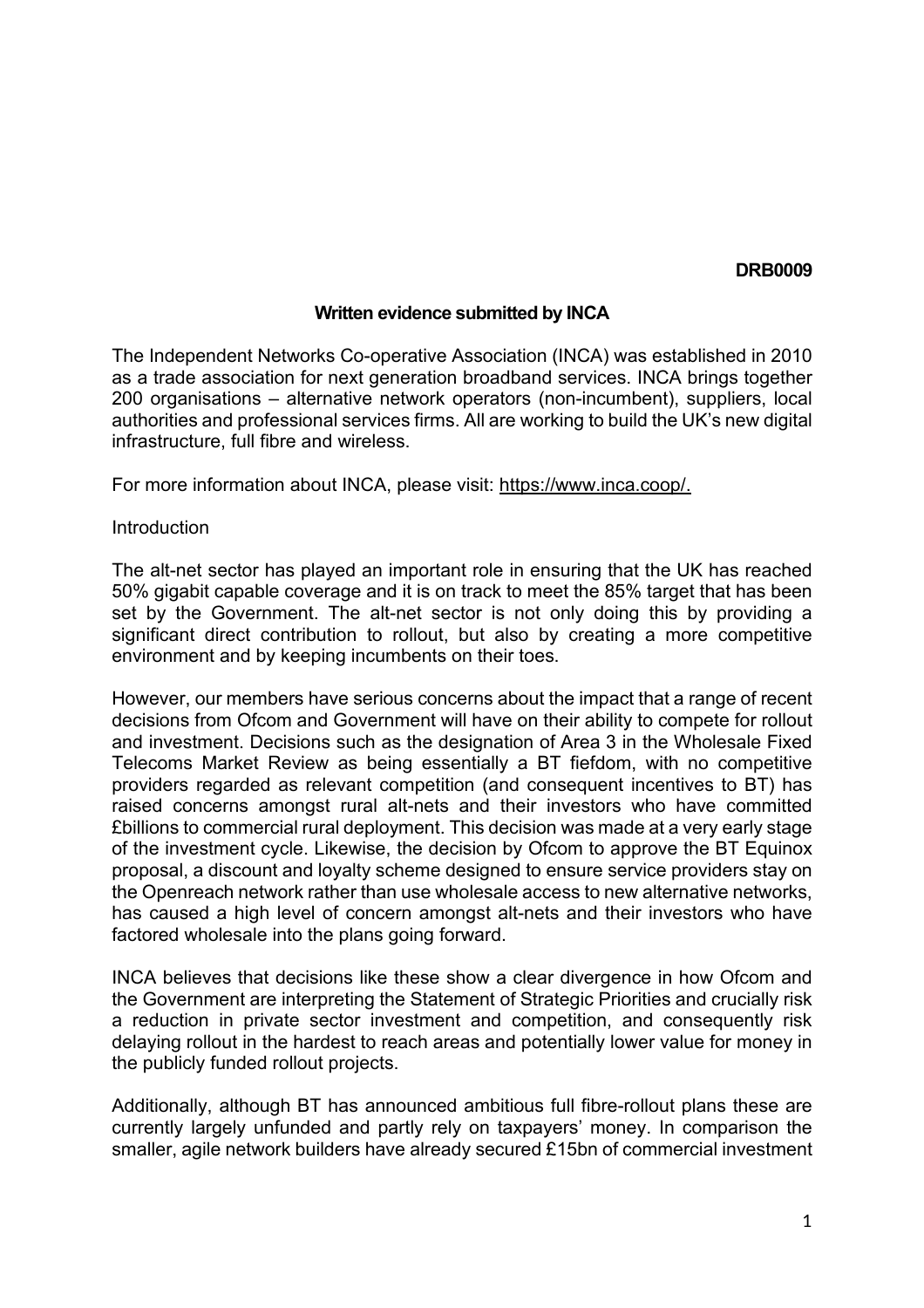from investors and in some cases local communities to finance their faster roll out plans which are often in challenging areas.

Alongside these specific concerns, INCA members share the sector-wide concerns about access to land as they are still experiencing issues with the current wayleave system, resulting in operators spending substantial sums and time on negotiating wayleave agreements. A quick and substantial wayleave reform would ensure that any available investment would actually be spent on rollout rather than on landlord fees and would significantly speed up deployment of broadband.

Threats to competition and value for money

There are growing concerns from the alt-net sector, and their investors, over recent decisions that have been made by Ofcom and Government and the impact these will have on competition in the telecommunications sector. Crucially, these decisions indicate that Ofcom and DCMS are diverging in how the Government's Statement of Strategic Priorities should be interpreted and implemented.

Ofcom should be more ambitious about infrastructure competition

The transition of the UK network from copper to fibre provides a once in a generation opportunity to introduce real infrastructure competition and thus could bring with it the opportunity to remove the Significant Market Power regime in the long-term. However, we are concerned that Ofcom still does not share the ambition of the wider and instead still implements a regulatory approach that is biased towards Openreach being the only provider in parts of the UK.

Ofcom's decision to approve Openreach's Equinox Offer

Ofcom is under a duty to secure efficient and sustainable competition as well as achieve maximum benefit for customer and consumers. Yet despite these duties, Ofcom approved a new Openreach offer giving a discount for their FTTP products at the end of September (Equinox Offer).

Our members as well as investors in broadband infrastructure are extremely concerned by the impact of this new offer on the future of broadband rollout. We believe this ten-year long offer has been constructed to form a loyalty scheme for large Openreach customers which, as a result, will disincentivised them from consuming alternative networks due complex minimum order requirements. In addition, the scheme locks in these providers for ten years with a break clause at the six-year mark when Openreach would be able to raise the price of the FTTP products. By approving the offer, Ofcom has prioritised the potential of lower consumer prices over competition in the market and thus has significantly skewed the regulatory market environment in favour of Openreach.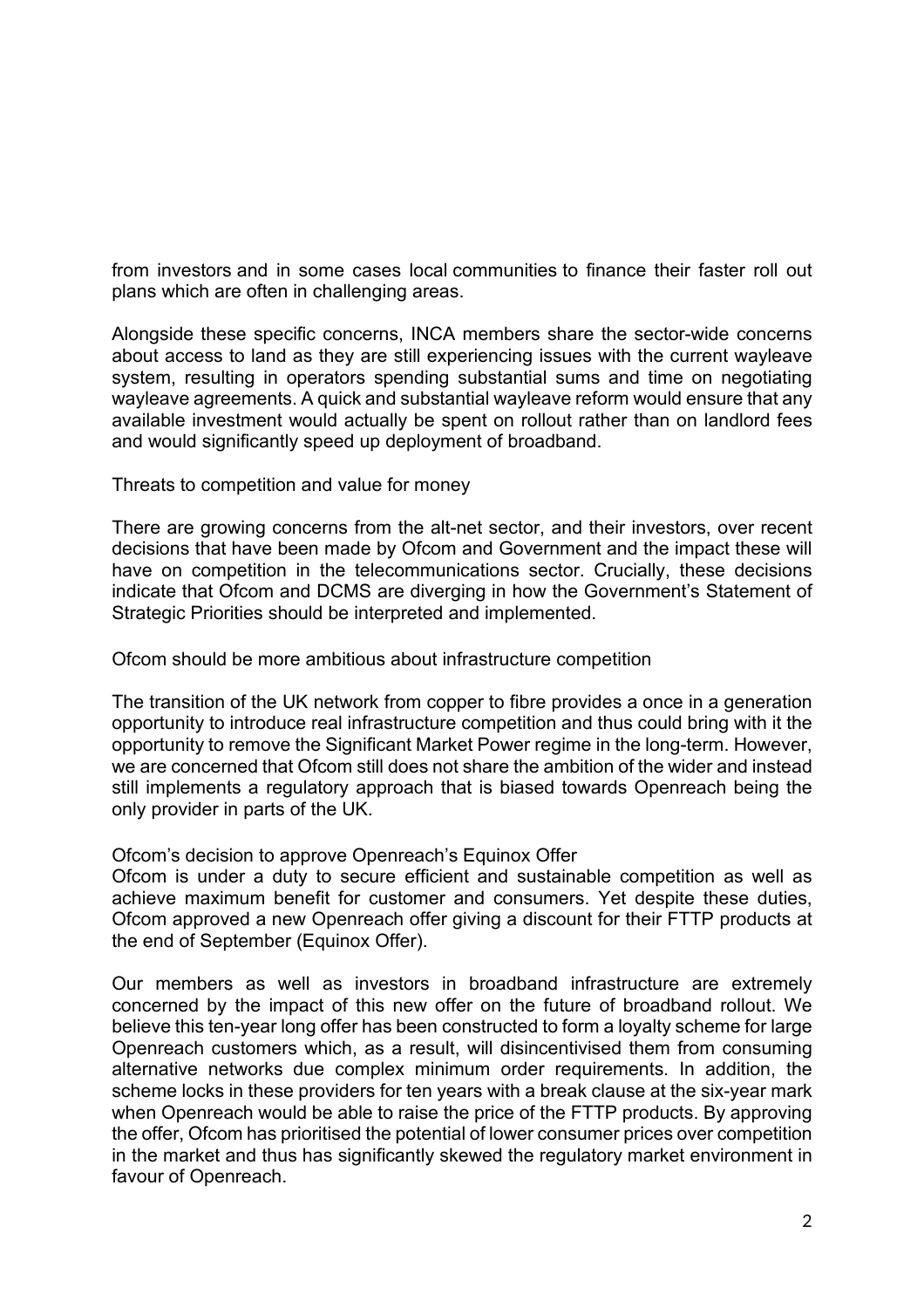Equinox directly and indirectly affects the ability of alt-nets to compete with Openreach and could hamper future investment in the sector which will be crucial in reaching the 85% target and the hardest to reach areas. It will also leave many parts of the UK with Openreach as the monopoly provider and maintaining its position of Significant Market Power. INCA strongly believes that Ofcom has failed to fully take account of these matters and has prioritised short-term consumer savings over the wider sector's ability to bring gigabit-capable broadband to as many areas of the country in the shortest possible time. **Crucially, we do not believe that Ofcom's decision complies with the letter and spirit of the Government's Statement of Strategic Priorities, and w***e would welcome if the Public Accounts Committee scrutinised the Equinox offer in more detail to ensure that competition is retained and that we have a competitive environment for the publicly-funded rollout areas.*

In addition, the Government must look at how it is measuring the delivery of its Statement of Strategic Priorities. In particular, the stable and long-term regulation that incentivises network investment and ensures fair and effective competition between new and existing network operators. Effective competition would enable the removal of Significant Market Power from the wholesale industry, and we propose that this should be a specific objective in time for the next market review.

# Concerns about the Project Gigabit BDUK Programme

INCA's members welcome the government's commitment to supporting deployment of gigabit capable networks in challenging rural areas and are working hard with DCMS to ensure Project Gigabit gets the best outcomes for rural communities with value for money for the nation as a whole. We recognise that this is a complex and difficult project whose success is imperative for very many rural communities.

In general, DCMS/BDUK officials are willing to engage with the sector to identify emergent challenges with the procurement process, however they have also demonstrated significant inertia in implementing solutions to these challenges.

One example of a challenge that has been successfully addressed by DMCS after we raised concerns is the interplay between the main procurement process and already ongoing voucher-supported rollout plan. Vouchers are popular with rural alt-nets investing on a commercial basis since they facilitate connections to outlying farms, hamlets, and other remote premises, on a demand-led basis. Without change, the initial plans would have forced alt-net providers to immediately and significantly cutback their voucher supported build plans, in the regions in most need of improved connectivity.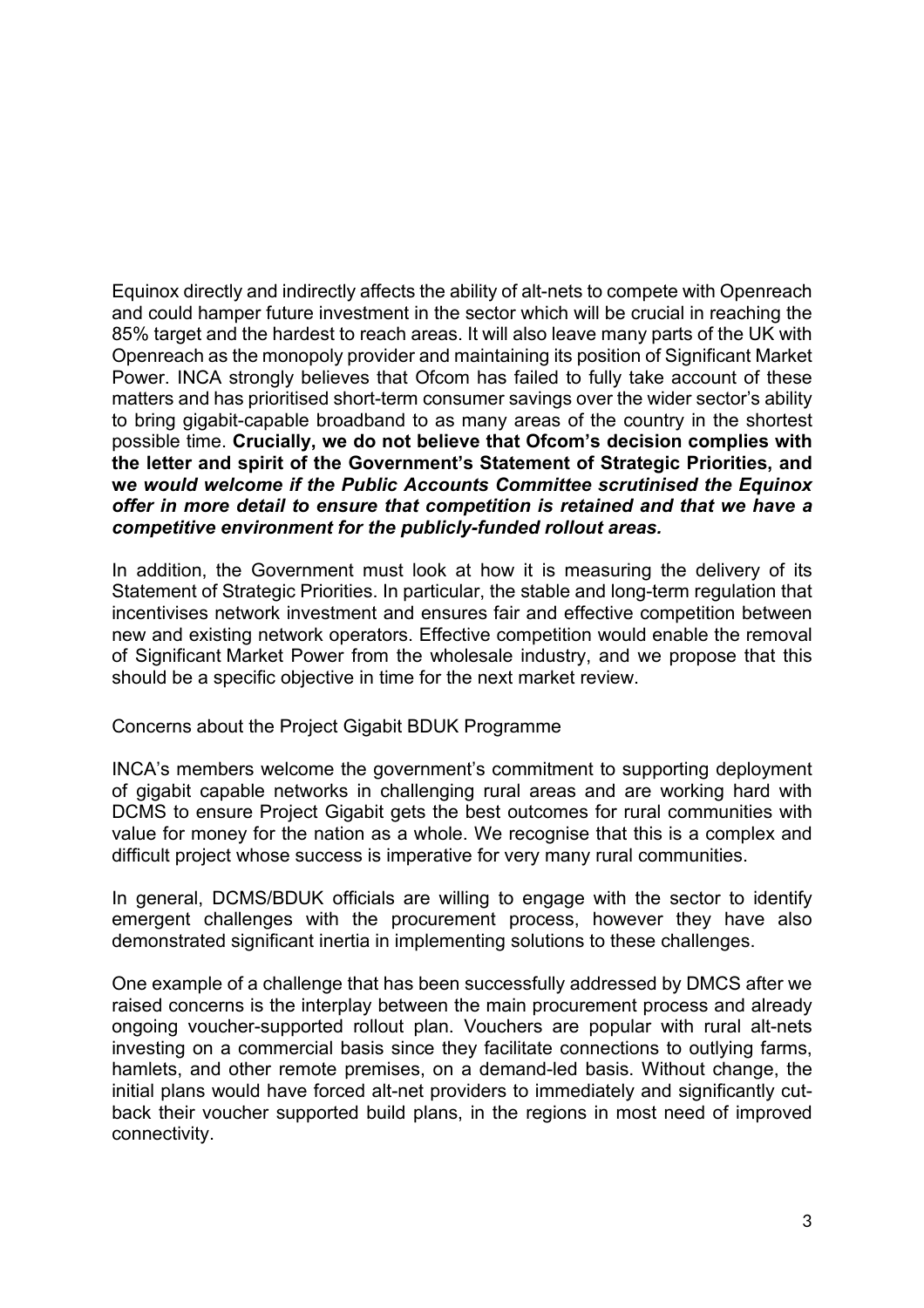Fears that the Project Gigabit tendering process would lead to the cessation of vouchers in those areas have been allayed by the creation of Voucher Priority Areas where some premises in the intervention areas are designated as 'deferred scope' and so taken out of the initial scope for procurement. This means that commercial and community-owned projects can continue with their plans to extend service using vouchers to top-up the commercial investment. This pragmatic solution is a welcome change and has a very positive effect in that a small amount of public funding added to the existing commercial investment saves a much larger amount of public funding later through the procurement process, plus it reduces the risk of using state subsidy to overbuild networks built with commercial investment.

However, there are other issues of continuing concern. Firstly, mapping of premises designated 'white' (for intervention) and grey (likely to be covered with commercial investment) seems at times very strange. In one recent example a number of market towns are being designated white and the more rural areas around them grey. This defies logic.

A second concern is the financial requirements for operators to bid for the larger Type B procurements. The scale of the Type B procurement means that only BT and Open Reach comply with the full requirements of the financial constraints. In the recent Cumbria ITT the requirements are such that few, if any, independent operators can bid. If this is replicated in other procurements, we risk having an equivalent of the 'framework of one' supplier for these large procurements that bedevilled the original BDUK superfast broadband programme and led to several National Audit Office reports and PAC inquiries. In addition, the subsidy control burdens on Type A procurements are the same as they are for Type B. This means that Type A procurements have a substantial risk of over-build, but present insufficient market impact to change the wholesale dynamics in the UK by favouring Type B procurements over Type A. DCMS and Government must re-examine the subsidy control requirements.

Wayleaves are diverting money and time away from rollout

In INCA's Spring 2021 report *[Metrics for the UK independent network sector](https://www.inca.coop/news/point-topic-2021)* found that wayleaves topped the list of challenges cited by independent operators working to deliver the UK's overall policy objectives. Despite government's efforts to improve the situation through the Telecommunications Infrastructure (Leasehold Property) Act, operators still spend substantial sums negotiating and obtaining wayleaves and often face long delays that hold back deployment of new networks. On average it takes over two years to negotiate a wayleave with a London local authority and longer for housing associations and large private sector landlords. If every multi-dwelling unit Landlord claimed £20 wayleave cost per property this adds over £20m to the roll-out costs in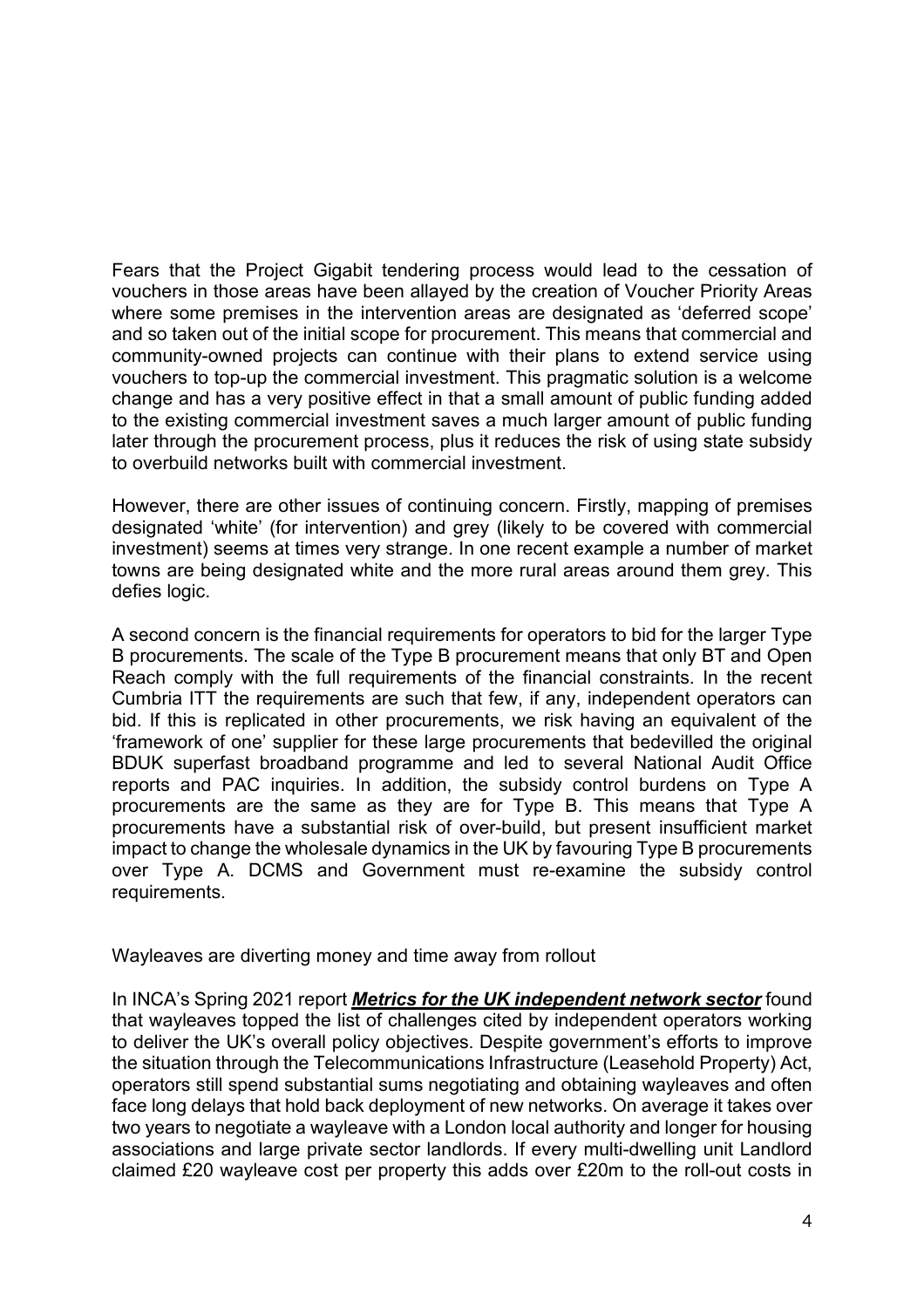London. However, some landlords are asking for much more than this with some new build developers asking for more than £1,000 wayleave fee per property.

Several positive proposals for resolving the ongoing issues faced by the industry have been put forward by INCA members to DCMS including:

- Context specific legislation that recognises the differences between fixed line and wireless networks (either mobile, or fixed wireless broadband).
- Standardised wayleaves enshrined in law to simplify negotiations, alongside an indication of acceptable fee-levels to minimise time and costs of negotiations.
- Placing obligations on landlords to engage in constructive negotiation with operators, alongside appropriate sanctions for failure to do so.
- Conducting a Government-run Information Campaign to explain the benefits of full fibre and other gigabit-capable networks to landlords and other **landowners**

Operators and landowners benefit most from a co-operative working relationship but in the view of some INCA members many landlords simply do not appreciate or understand the role they play in helping to meet the need to upgrade the UK's digital infrastructure on the timescale set by Government. As a result, we are becoming increasingly concerned by the silence from Government and DCMS on proposed changes to the current wayleaves system. *Our members desperately need reform if their build plans are to be a success and we urge the Public Accounts Committee to press the Government to commit to comprehensive wayleave reform and a timetable that matches the Government's overall ambitions for the sector.* 

# **Conclusion**

We are very concerned that Ofcom's and the Government's policy priorities are not as well aligned as they should be and that some of Ofcom's recent decisions are undermining the fair and effective competition between new and existing network operators.

We are also keen to ensure that the Government's Project Gigabit funding programme for hard-to-reach areas properly accounts for the existing and planned investment of the alternative operators when designating intervention areas.

Moreover, we need an ambitious and timely reform of the wayleaves regime to fully enable the sector to move as quickly as possible in connecting the UK to gigabitcapable broadband.